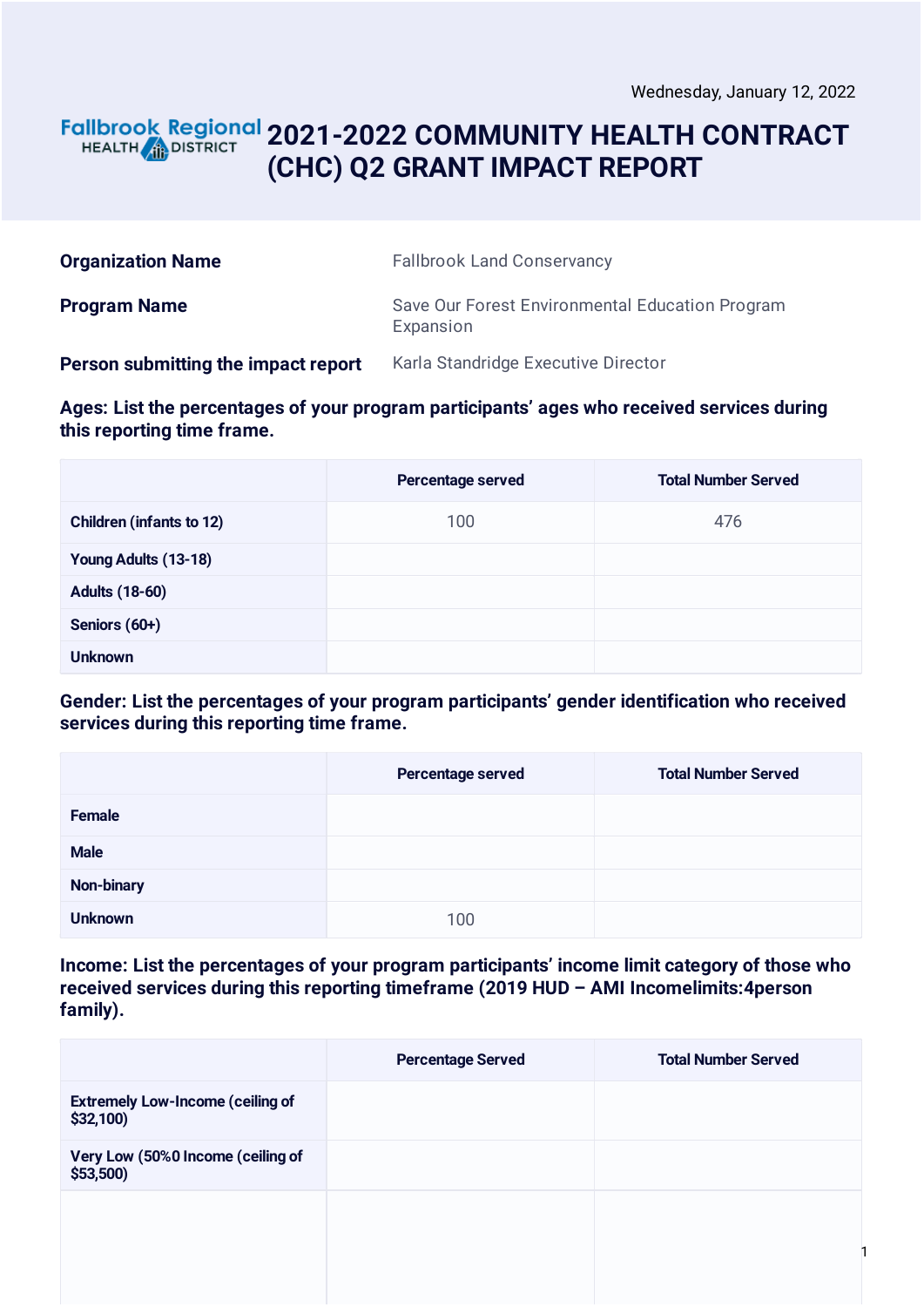|                                                    | <b>Percentage Served</b> | <b>Total Number Served</b> |
|----------------------------------------------------|--------------------------|----------------------------|
| Low (80%) Income (ceiling of<br>\$85,600           |                          |                            |
| <b>Higher than listed limits</b>                   |                          |                            |
| <b>Unknown</b>                                     | 100                      |                            |
| <b>How many District residents directly</b><br>476 |                          |                            |

**How many District residents directly benefited (participant/client)from this program:**

# **GOALS & OBJECTIVES**

#### **Goal 1 & Objectives: From your application, please provide your measurable outcomes for each of your stated objectives.**

Formalize the Environmental Education Program curriculum and integrate program across all District elementary schools (FUESD, VSD).

Objective 1: Coordinate with all Districts on current curriculum and needs for updates.

Completed. FLC volunteers have coordinated with District staff on needs for updates.

Objective 2: Develop and print material needed to implement program. Complete.

Objective 3: Implement the school program.

FRHD funds were used to purchase plant material for the 4th grade visits. 2" plants were purchased from Moosa Creek Nursery of the species preferred by California Gnatcatchers, our main species of concern at Monserate Mountain Preserve, where the plants will eventually go in the ground as part of the 5th grade habitat restoration planting. The FLC also procured pots, soil, and the volunteers needed to assist students in potting their plants.

Teachers were provided with a presentation they could share with students before our visit, or be shown during our visit while Jackie Heyneman, founder and Chair of Save Our Forest, talked to them about the three tenets of the SOF EE program: water conservation, the importance of trees and plants, and community volunteerism.

Note – 105 direct program participants are "new" thanks to grant funding. Vallecitos Elementary and Mary Fae Pendleton are two schools added this year due to the grant funding. These schools have never previously participated in this program.

Note 2 – Gender information will be provided at the end of the grant cycle, as we need to collect the data directly from the school.

#### **Goal 2 & Objectives: From your application, please provide your measurable outcomes for each of your stated objectives.**

Formalize the summer Environmental Education Program curriculum and integrate program with The Boys and Girls Club of North County.

FLC had a planning session and tentatively scheduled two, four-week series of field trips for a small group one morning per week. Final schedule for the summer will be developed in the spring.

## **PARTICIPANT SUCCESS STORY**

### **Participant Success Story:**

When we bring our 4th grade lesson to the classroom it gives us the opportunity not only to educate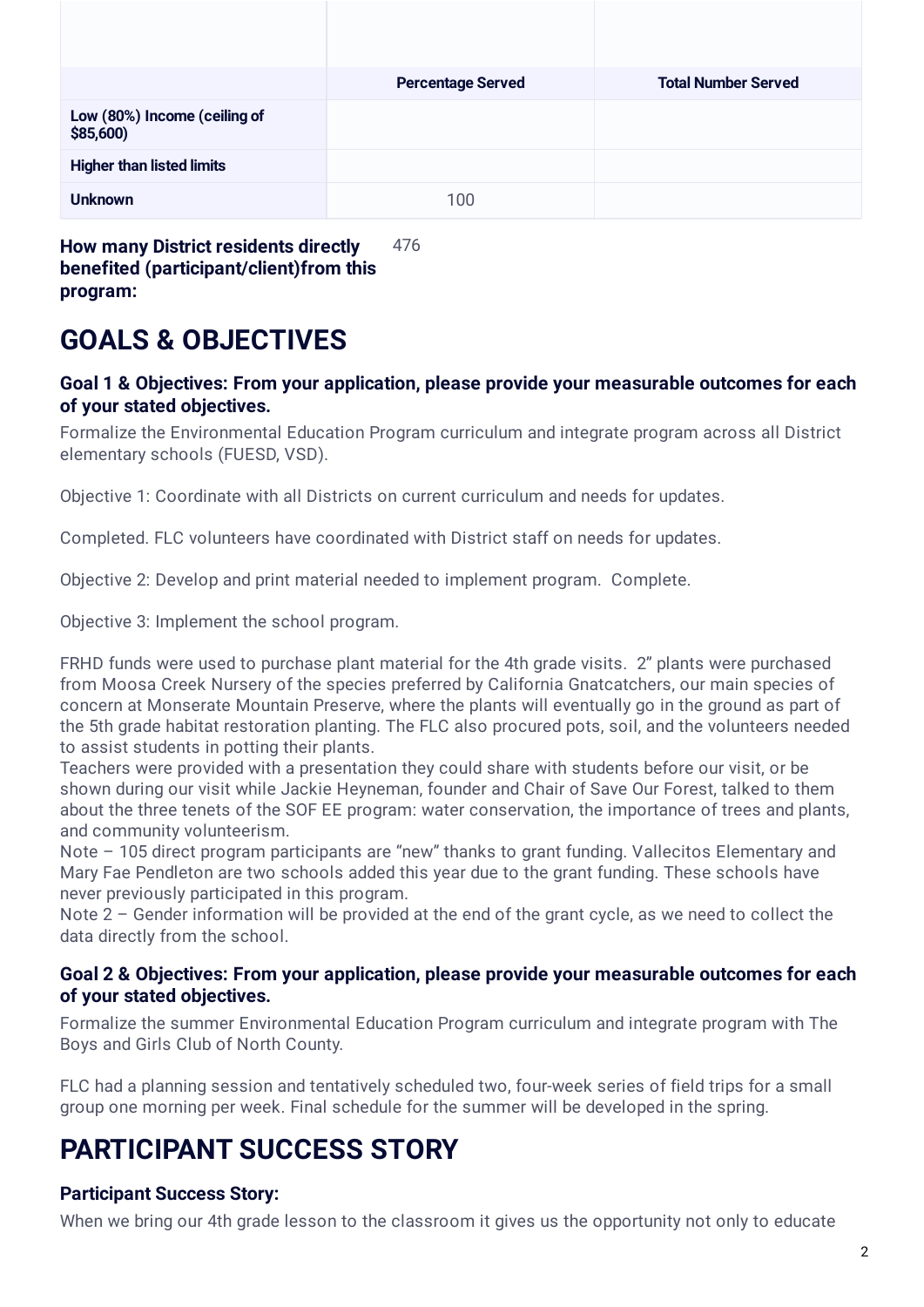students on the benefits of nature, but to connect with them and hear their perspective on the environment. All students are excited to get out of their seats and have a hands-on experience, but there is always at least one student in each class that has a special interest in nature. Often, we will hear stories about their home garden, or how their parent works in the nursery or landscape industry- a source of pride for the child.

At Mary Fay Pendleton a young girl told us the story of a beloved neighborhood tree that was cut down. Jackie, a tree lover herself, was able to empathize and validate the child's feelings. The student was then able to transplant on of our tiny seedlings and became a part of a restoration effort she will participate in for the next two years, eventually travelling to a preserve where she will plant in an area that will never be cut.

We met a student at Live Oak Elementary school that was so excited to learn that the planting we were doing would create wildlife habitat. As he came out of the classroom after Jackie's presentation he exclaimed, " I've always wanted to do something to help animals!"

During the planting we teach the students the names of each plant and encourage them to smell the ones that have strong scents, like our native White Sage, in order to make the lesson a full-sensory experience. At La Paloma a student of Native American descent was excited that we had White Sage and explained to us that his family uses it in religious ceremonies. It was a reminder of the many connections humans have with our local plant communities and the importance of protecting these communities and strengthening these connections.

Our volunteers and the school staff were smitten by a student at William H. Frazer Elementary who took several moments to pick out the seedling he chose to transplant. After it was potted up, he was asked why he chose that particular plant. Because, he said, "this is the beautifullest one!"

\*more photos here [https://drive.google.com/drive/folders/1nR1mbSZKxAFEA9HP5jVk83wR68aEjYMN?](https://drive.google.com/drive/folders/1nR1mbSZKxAFEA9HP5jVk83wR68aEjYMN?usp=sharing) usp=sharing

#### **Participant Success Story:**